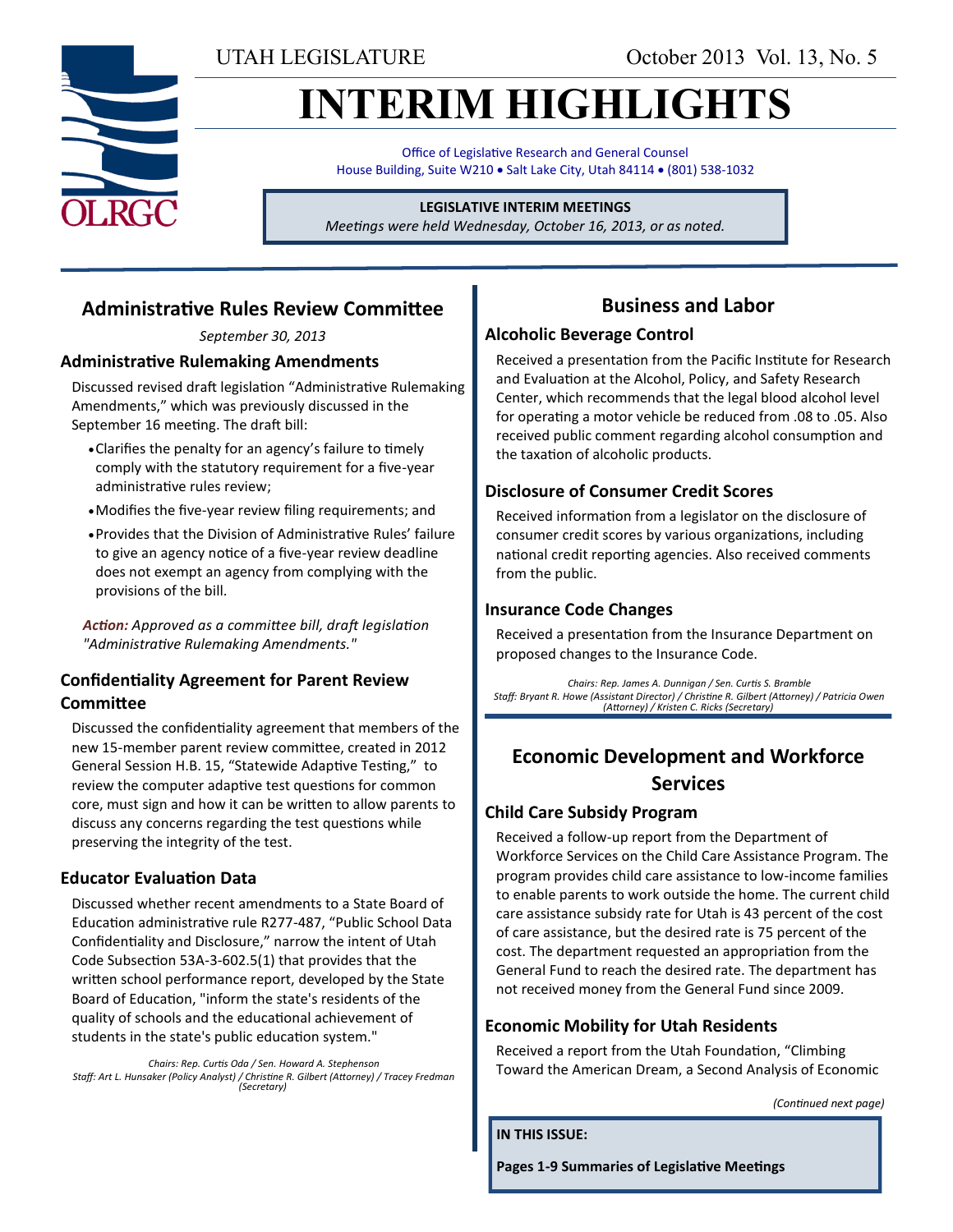Mobility in Utah," which was released in August 2013. The report provides an analysis of the ability of Utah residents to move on the economic ladder and includes details on mobility across generations, income, wealth, and housing.

## **Free Market Protection and Privatization Board Report**

Received a statutorily required annual report from the Governor's Office of Management and Budget on the Free Market Protection and Privatization Board regarding the board's activities, the board's recommendations on privatizing an activity provided by an agency, and the status of the Commercial Activities Inventory and Review.

## **Refugee Program**

Received a report from the Department of Workforce Services on the refugee services program, which provides cash and medical assistance to newly arriving refugees, new asylees, and victims of human trafficking. Assistance is based on need and may only be provided during the first eight months after arrival. In FY 2012, the department provided assistance to 394 individuals.

## **Management of Agency Reports and Information**

Received a report from committee staff and the Department of Workforce Services, the Department of Heritage and Arts, and the Governor's Office of Economic Development on improving the process of providing needed reports and other information on an annual basis to the committee and to the public.

*Action: Directed committee staff to prepare legislation to provide for consolidation of annual agency reports into a comprehensive annual report from the Department of Workforce Services, the Department of Heritage and Arts, and the Governor's Office of Economic Development.*

## **Unemployment Insurance Program**

Received information from the Department of Workforce Services on draft legislation that the committee had directed staff to prepare to address issues raised by the Department of Workforce Services.

*Action: Approved as a committee bill, draft legislation "Workforce Services Amendments," which removes a provision regarding the overlapping of base periods when determining when certain benefits costs will not be charged to an employer for unemployment insurance claims.*

*Chairs: Rep. Rebecca P. Edwards / Sen. Aaron Osmond Staff: Benjamin N. Christensen (Policy Analyst) / Peter Asplund (Attorney) / Debra Hale (Secretary)*

## **Economic Development Task Force**

*October 17, 2013*

## **Potential Task Force Recommendations**

Discussed potential task force recommendations for continued economic development success in Utah.

## PAGE 2 UTAH LEGISLATURE • October 2013

*Action: Directed that the task force chairs and staff consolidate and refine potential task force recommendations for future consideration.*

*Chairs: Rep. Brad R. Wilson / Sen. Stuart C. Reid Staff: Benjamin N. Christensen (Policy Analyst) / Peter Asplund (Attorney) Jennifer K. Christopherson (Secretary)* 

## **Education**

## **Funding for Public Schools**

Reviewed draft legislation, "School Funding Through Income Tax Revisions," which eliminates the personal exemption from state personal income taxes and directs the new revenue generated to public schools. Ten percent of the new revenue would be allocated in an equal amount to each public school and the remainder would be allocated to public schools on a per student basis.

## **Investment of State School Fund**

Received a report of the School Trust Investment Task Force, which was created by the State Board of Education to study the governance and management of the permanent State School Fund. The School Trust Investment Task Force recommended that:

- An independent board be created with responsibility to manage the State School Fund; and
- Policy on the distribution of State School Fund money be studied.

The Utah state treasurer identified legal issues relating to the recommendations of the School Trust Investment Task Force.

## **Utah Schools for the Deaf and the Blind**

Received the annual report of the Utah Schools for the Deaf and the Blind. The superintendent of the Utah Schools for the Deaf and the Blind requested that a new facility be built in Salt Lake County to replace buildings in need of significant repair and leased space currently in use.

*Chairs: Rep. Francis D. Gibson / Sen. Stuart C. Reid Staff: Constance C. Steffen (Policy Analyst) / Tiffany A. Stanley (Policy Analyst) / Angela Oakes Stallings (Attorney) / Debra Hale (Secretary)*

## **Education Task Force**

*September 26, 2013*

## **Best Practices of High Achieving At-risk Schools**

Received comments from 10 principals regarding implemented strategies that result in high student achievement. The principals represented schools that have a high proportion of at-risk students and received an A or B grade on the 2012-13 school year school grading report.

## **College and Career Advisement and Counseling**

Reviewed a proposal to establish a pilot program in high schools to hire college and career coaches who would provide information to students on how to prepare, apply, and pay for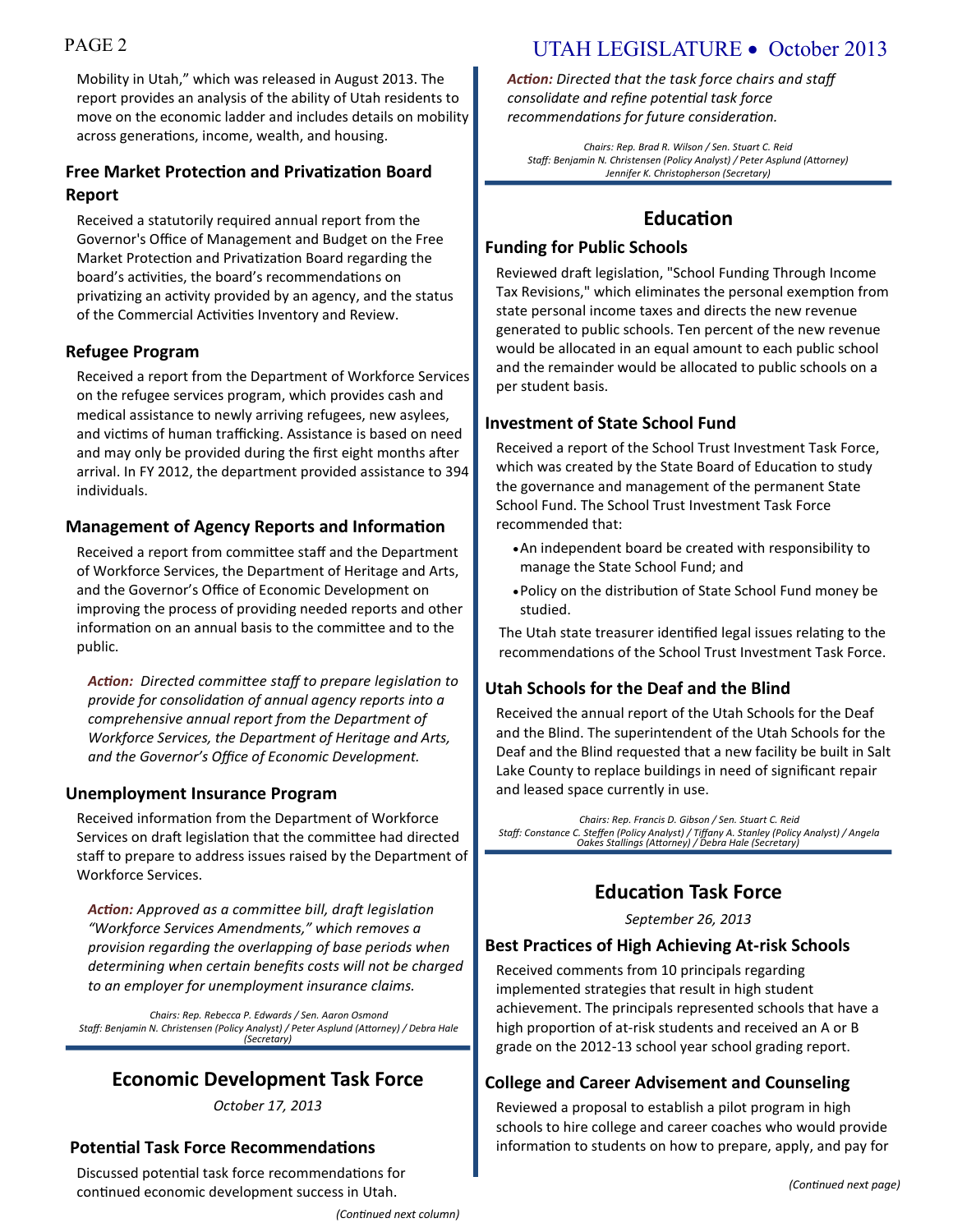postsecondary education as well as information on careers, career pathways, and educational requirements. Unlike a school counselor, a college and career coach would not be required to have a graduate degree.

## **Perspectives on Student Achievement**

Received a report on from education stakeholders regarding strategies to improve student learning.

The task force chair highlighted the following points discussed by the group:

- Focusing on student learning or outputs rather than inputs;
- The importance of soft skills and character education;
- Strategies to improve teacher quality, including year-long internships and professional development, targeted to improve instruction;
- Technology as a tool for learning and the need for educators to learn how to use technology; and
- The need to help students make the connection between school and careers.

*Chairs: Speaker Rebecca D. Lockhart / President Wayne L. Niederhauser Staff: Constance C. Steffen (Policy Analyst) / Tiffany A. Stanley (Policy Analyst) / Angela Oakes Stallings (Attorney) / Debra Hale (Secretary)*

## **Government Communications Task Force**

*October 10, 2013*

## **DTS and UCAN Merger**

Received an update on the merger of the radio communications part of the Department of Technology Services and the Utah Communications Agency Network.

## **Radio Communications — Use of 800 MHz and 150 MHz**

Discussed the plan for the future use of 800 MHz and 150 MHz radio communication systems in Utah.

## **Technical Working Group**

Received recommendations from a working group that discussed options on how best to proceed in solving technical and budgetary problems relating to radio communications.

*Chairs: Rep. Brad L. Dee / Sen. Wayne A. Harper Staff: Joseph T. Wade (Policy Analyst) / Victoria Ashby (Attorney) / Tracey Fredman (Secretary)*

## **Government Operations**

## **Constitutional Officers and Personal Vehicles**

Discussed code provisions that allow constitutional officers to use state-provided vehicles for personal and private use. The committee determined that no significant problems exist and no revisions are needed at this time.

#### **Election Offense Amendments**

Discussed draft legislation "Election Offense Amendments," which amends provisions related to investigating and adjudicating election complaints.

## **Firefighter Procurement Code Exemptions**

*Action: Approved as a committee bill, draft legislation "Amendment to Procurement Code Exemptions," which exempts from the Utah Procurement Code purchases of certain firefighting equipment by the Division of Forestry, Fire, and State Lands.*

## **Governmental Purchases from the Division of Correctional Industries**

Discussed draft legislation "Governmental Purchases from the Division of Correctional Industries," which:

- Requires the executive branch to purchase from the Division of Correctional Industries items that the division produces;
- Establishes rulemaking authority to provide for exemptions; and
- Establishes an appeal process for procurement decisions.

#### **Procurement Code Revisions**

Received a presentation from the Division of Purchasing and General Services on recommendations for revisions to the Utah Procurement Code. Potential revisions include changes to the handling of gratuities and kickbacks, clarification on the definition of a request for statement of qualifications, changes to state contracting processes, and other technical corrections.

## **School Construction Amendments**

Discussed draft legislation "School Construction Amendments," which requires local education agencies to follow the Utah Procurement Code when constructing a public facility and follow certain retention requirements in the contracting process.

## **Seasonal Crop Sales — Construction Code Exemptions**

*Action: Approved as a committee bill, draft legislation "State Construction Code Amendments," which exempts from the state construction code a structure that is solely used by a producer to sell certain seasonal crops.*

*Chairs: Rep. Jack R. Draxler / Sen. Margaret Dayton Staff: Brian J. Bean (Policy Analyst) / Thomas R. Vaughn (Attorney) / Anna M. Allen (Secretary)*

## **Health and Human Services**

## **Controlled Substance Database Access by Medicaid Accountable Care Organizations**

Considered whether the state should grant Medicaid Accountable Care Organizations limited access to the state's controlled substance database in order to support Medicaid's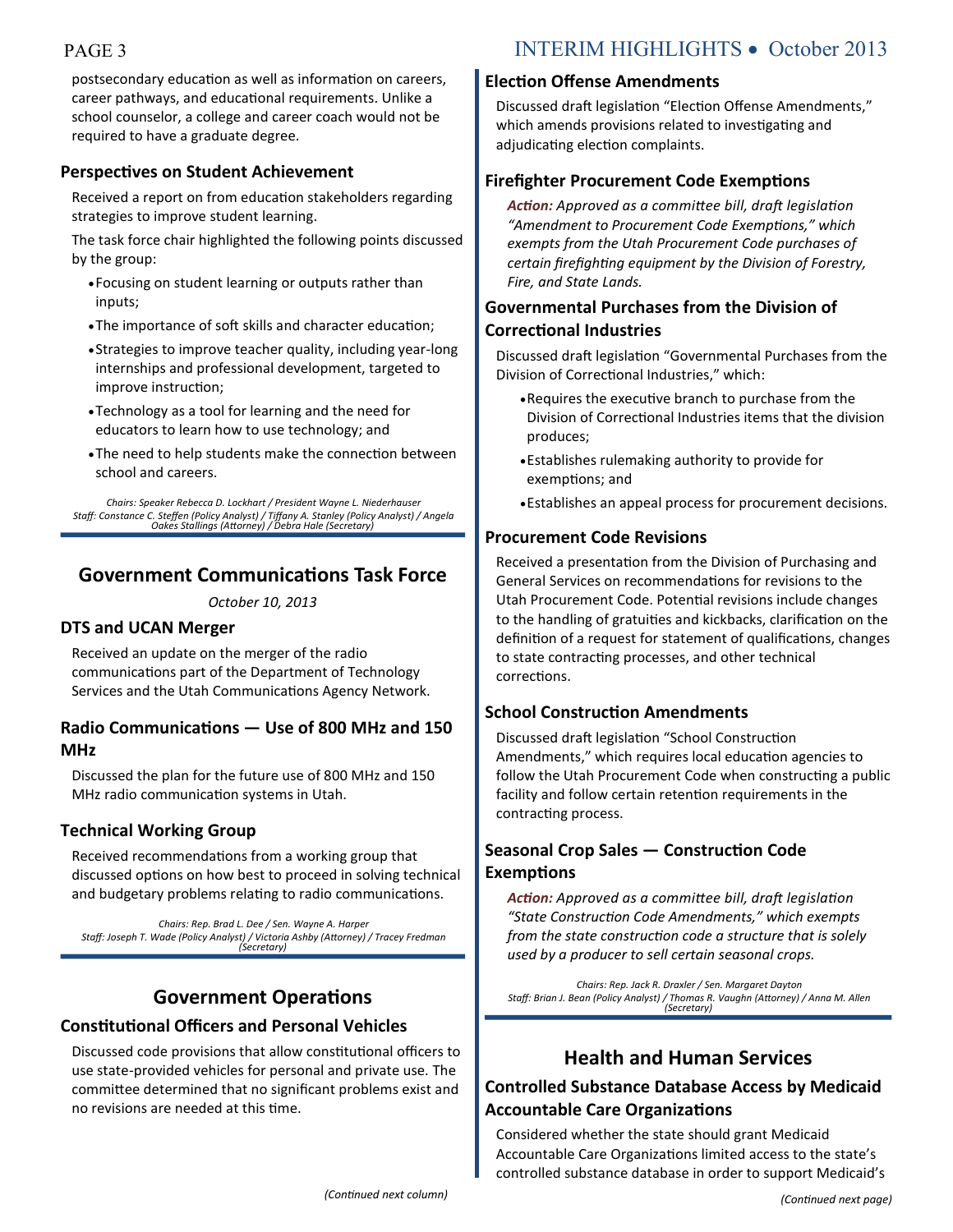Restriction Program. The Restriction Program prevents inappropriate and excessive use of Medicaid services by limiting a client to one primary care provider and one pharmacy.

*Action: Prioritized the drafting of legislation that would grant Medicaid Accountable Care Organizations limited access to the state's controlled substance database.*

## **Federal Government Shutdown**

Discussed impacts of the partial federal government shutdown on Utahns and Utah businesses. Recognized the attendance of staff representing three members of Utah's congressional delegation.

Following the discussion, those representatives answered questions about the shutdown. Received letters regarding the shutdown from two other members of the congressional delegation.

## **Sunset Review — Utah Health Data Authority Act**

*Action: Approved as a committee bill, draft legislation "Reauthorization of Utah Health Data Authority Act," which changes the sunset date for the Utah Health Data Authority Act to 2024 and amends the data-sharing authority of the Utah Health Department's Health Data Committee.*

## **Underage and Binge Drinking**

Considered draft legislation "Beer Excise Tax Amendments," which funds programs to prevent underage and binge drinking of alcohol by increasing the beer tax. Received presentations from researchers on programs designed to reduce alcohol misuse and on the gap between the costs of alcohol misuse and the revenue generated by alcohol consumption. Considered concerns about the bill raised by the Utah Beer Wholesalers Association, the Utah Food Industry Association, the Utah Retail Merchants Association, and the Utah Taxpayers Association.

*Chairs: Rep. Paul Ray / Sen. Evan J. Vickers Staff: Mark D. Andrews (Policy Analyst) / Samuel C. Johnston (Attorney) / Cathy J. Dupont (Attorney) / Lee A. Killian (Attorney) / Lori R. Rammell (Secretarial Supervisor)*

## **Health Reform Task Force**

#### *October 17, 2013*

Received reports from the three Utah organizations that have received federal funding to educate people about the federal government's health insurance exchange for individuals and families, which opened October 1.

Received a report from the task force's Insurance Market Team on a study to determine what would be required for the state to run its own risk adjustment program under the federal Patient Protection and Affordable Care Act.

Received a report from the Health Department on Medicaid eligibility expansion options studied by the Governor's Medicaid Expansion Options Community Workgroup. Many of the options would require a federal waiver of certain Medicaid requirements.

## PAGE 4 UTAH LEGISLATURE • October 2013

Also received a report from the department on the recommendations of five workgroups created by the governor to develop a health innovation plan for the state. The recommendations address health information technology, the health care workforce, prevention and wellness, payment reform, and quality and safety.

*Action: Voted to support and encourage the Insurance Department to continue working on a state-run risk adjustment program and to continue pursuing an exchange establishment grant to upgrade the state's All-payers Claims Database.*

*Action: Voted to support use of the exchange grant for enhancement of the All-payers Claims Database when it is reviewed by the Executive Appropriations Committee.*

*Chairs: Sen. Allen M. Christensen / Rep. James A. Dunnigan Staff: Mark D. Andrews (Policy Analyst) / Cathy J. Dupont (Associate General Counsel) / Samuel C. Johnston (Associate General Counsel) / Lori R. Rammell (Secretarial Supervisor)* 

## **Judiciary**

## **Administrative Subpoenas**

Reviewed draft legislation, "Administrative Subpoena Reporting Requirements," which amends the reporting requirement in Utah Code Subsections 77-22-2.5 (9) and (10) to provide a more accessible report, as prepared by the Commission on Criminal and Juvenile Justice. The committee discussed the legislation, as well as other policy considerations related to reporting data collected by the issuance of administrative subpoenas.

## **Annual Reports**

Received presentations from the Commission on Criminal and Juvenile Justice and the Department of Workforce Services on annual statutorily required reports. The Commission on Criminal and Juvenile Justice presented DUI-related data and reported that in CY 2011 to CY 2012, DUI and drug-related fatalities increased from 30 to 37.

The Department of Workforce Services presented on the Intergenerational Welfare Reform Commission's annual report, which is part of the Legislature's efforts to end intergenerational poverty in Utah. The report provides poverty-related data and an in-depth analysis on the commission's current studies.

## **Court System Modifications**

Received a presentation from a legislator on draft legislation, "Court System Modification Amendments," which creates a new circuit court with limited jurisdiction. The Administrative Office of the Courts presented on the history of circuit courts in Utah and recent policy changes in justice courts related to the selection, retention, and compensation of judges.

*Chairs: Rep. Kay L. McIff / Sen. Mark B. Madsen Staff: Chelsea B. Lloyd (Policy Analyst) / Esther Chelsea-McCarty (Attorney) / Kristen C. Ricks (Secretary)*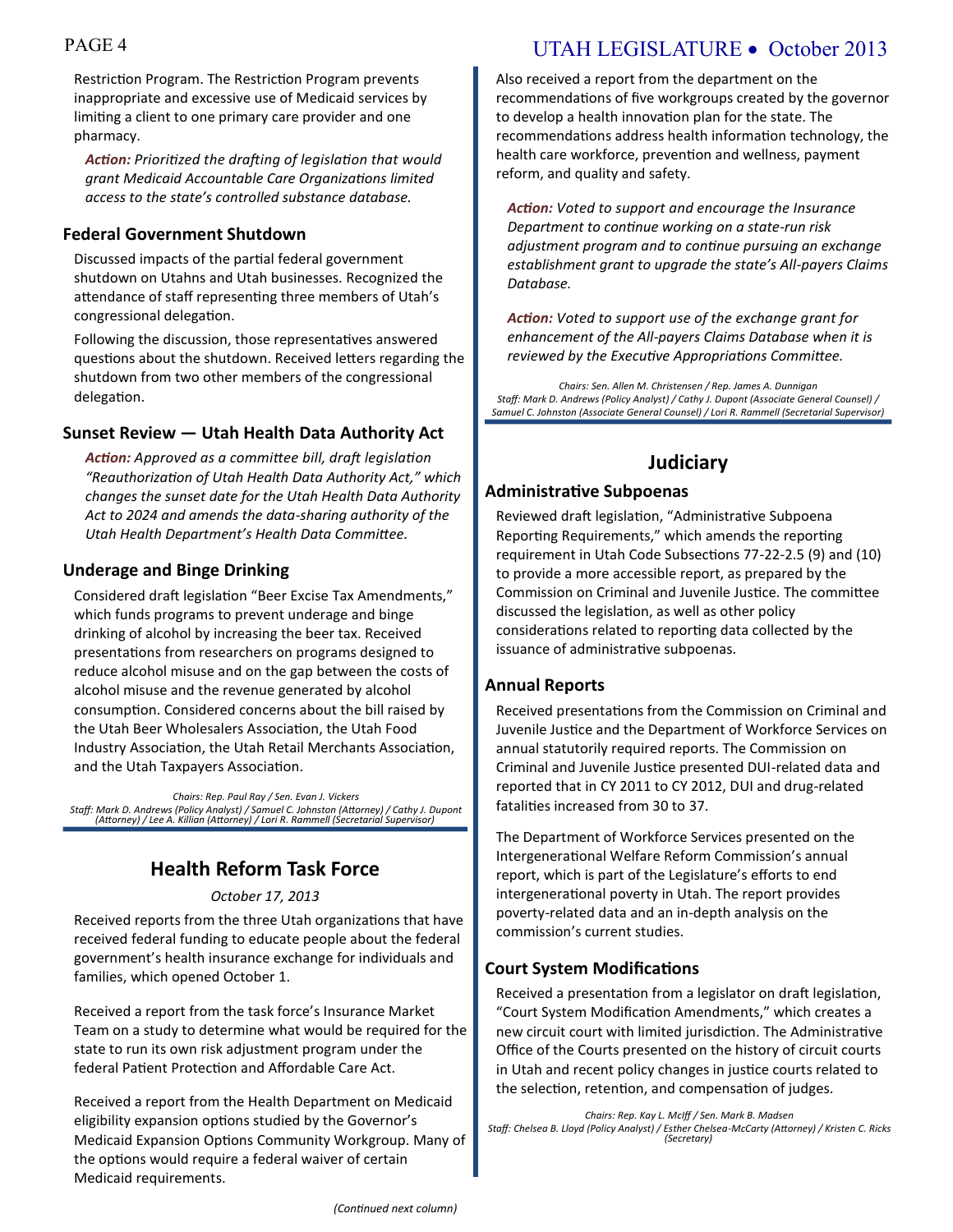# **Law Enforcement and Criminal Justice**

#### **Concealed Weapon Permit Fees**

The committee received a statutorily required report from the Bureau of Criminal Identification on the amount and use of fees collected for concealed firearms permit applications. The bureau projects 138,720 application requests for 2013. This number is an increase over the 81,122 requests in 2012 and 76,943 requests in 2011.

## **Drug Offender Reform Act**

Received a status update from the Utah Substance Abuse Advisory Council regarding the report on the Drug Offender Reform Act that is to be provided to the committee on November 1, 2013. The report will include information and analysis that has not previously been available regarding participants in the Drug Offender Reform program versus offenders who have not participated.

## **Housing State Inmates in County Jails**

Received a report from the Utah Department of Corrections regarding the state's use of county jail facilities to house state inmates and the contracted rates at which the state reimburses the jails. The Department of Corrections uses this practice to manage its inmate population when the number of state inmates exceeds the number of available prison beds.

## **Prison Facilities in Other States**

Received a presentation from a legislator regarding a tour of prison facilities in other states, including privately operated prison facilities.

*Chairs: Rep. Curtis Oda / Sen. Todd Weiler Staff: Nathan W. Brady (Policy Analyst) / Susan Creager Allred (Attorney) / Lori R. Rammell (Secretarial Supervisor)*

## **Legislative Management Committee**

#### *October 14, 2013*

Received a presentation from the Division of Risk Management concerning two settlement agreements the division has entered into recently, but which need the committee's approval in order to be finalized.

Received notification from committee staff that the Prison Relocation and Development Authority, to which four legislators are appointed, was not placed on the list of authorized committee meetings at the beginning of the interim.

Received a presentation from committee staff regarding the legislative intern program, including the cost of the current program and the increased cost of the program if it were expanded by 15 more interns.

*Action: Approved a motion recommending that the executive branch enter into the two settlement agreements presented by the Division of Risk Management.*

## PAGE 5 INTERIM HIGHLIGHTS • October 2013

*Action: Approved the placing of the Prison Relocation and Development Authority on the list of approved meetings in order for those legislators appointed to the committee to receive compensation.* 

*Action: Authorized the Office of Legislative Research and General Counsel to work with the state's colleges and universities to increase by up to 15, the number of interns working for the Legislature during the legislative session.* 

*Chair & Vice Chair: President Wayne L. Niederhauser / Speaker Rebecca D. Lockhart Staff: Michael E. Christensen (Director) / John L. Fellows (General Counsel) / Phalin L. Flowers (Administrative Assistant)*

## **Natural Resources, Agriculture, and Environment**

## **Executive Water Task Force Report**

Received a report from the Department of Natural Resources on requests for legislation recommended by the Executive Water Task Force.

*Action: Passed a motion to, under committee sponsorship, open and prioritize bill files that incorporate the changes recommended by the Executive Water Task Force by amending Utah Code Sections 17-21-6, 73-3-26, 73-3-18, 73- 5-3, and 73-3-29.*

## **Management Plans for Water Conveyance Facilities**

Received a report from the Board of Water Resources on water conveyance facilities reporting requirements that are intended to improve canal safety in those areas where potential risk to human life or extensive economic loss exist.

## **Utah Outdoor Recreation Report**

Received a report from the Utah Office of Outdoor Recreation on the organization and objectives of the newly created office.

## **Reduction of Nutrient Pollution in Utah Waters**

Received a report from the Division of Water Quality, Division of Wildlife Resources, Utah Waterfowl Association, and the Utah Office of Outdoor Recreation on the need to reduce nutrient pollution in Utah waters. The committee discussed the elements of potential legislation proposed by the Department of Agriculture and Food.

## **Wolf Management in Utah**

Received a review of the audit conducted by the Office of the Legislative Auditor General on appropriated funds for wolf management.

The Division of Wildlife Resources responded to the review and gave an update on the status of delisting of wolves under the Endangered Species Act.

*Chairs: Rep. Michael E. Noel / Sen. Scott K. Jenkins Staff: J Brian Allred (Policy Analyst) / RuthAnne Frost (Attorney) / Anna M. Allen (Secretary)*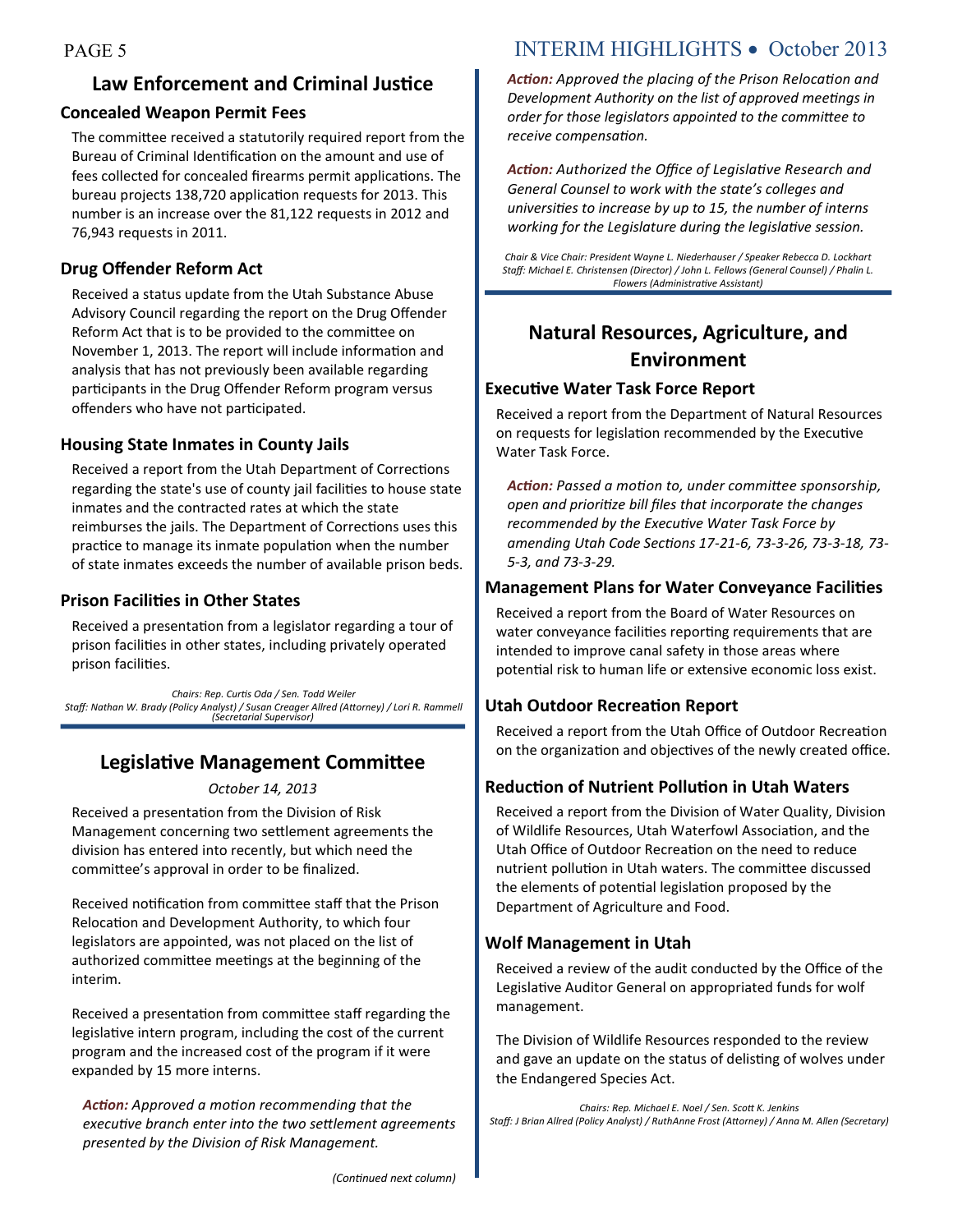## **Occupational and Professional Licensure Review Committee**

*October 15, 2013*

#### **Alternatives to Licensing**

Received information regarding less restrictive alternatives to licensure, including registration, certification, bonding, title licensing, and promoting the use of private markets and the judicial system.

## **Sunset Review — Massage Therapy Practice Act**

*Action: Approved as a committee bill, draft legislation "Reauthorization of the Massage Therapy Licensing Act," which changes the sunset date of the act to July 1, 2024.*

*Chairs: Rep. Derek E. Brown / Sen. John L. Valentine Staff: Bryant R. Howe (Assistant Director) / Peter Asplund (Attorney) / Tracey Fredman (Secretary)*

## **Political Subdivisions**

#### **Associations of Governments**

Received a presentation explaining the purpose and the activities of Utah's seven associations of governments.

#### **Eminent Domain**

Received a report from a legislator and the state property ombudsman, who have been working with a group of parties interested in eminent domain issues.

This month's report included recommendations regarding two issues:

- Physical occupation of property without negotiation or court order; and
- Definition of condemning entity.

#### **Government Records Ombudsman**

Received a report from the Utah State Archives on the work performed by the government records ombudsman.

#### **Interlocal Cooperation Act**

Discussed draft legislation, "Interlocal Act Amendments," which:

- Requires parties entering into an interlocal agreement to identify with specificity the rules, policies, and procedures that will govern the interlocal entity;
- Amends provisions governing an interlocal entity's compliance with public meeting requirements; and
- Requires an interlocal entity to adopt certain budget and fiscal procedures.

## **Quality Growth Commission**

Received a report from the Utah Quality Growth Commission on the state of quality growth in Utah, including the LeRay McAllister Conservation Program.

*Chairs: Rep. R. Curt Webb / Sen. Daniel W. Thatcher Staff: Joseph T. Wade (Policy Analyst) / Victoria Ashby (Attorney) / Sara J. Thomas (Secretary)*

## PAGE 6 UTAH LEGISLATURE • October 2013

## **Public Utilities and Technology**

#### **Report — S.B. 275, Energy Amendments**

Received statutory reports regarding enacted 2013 General Session S.B. 275, "Energy Amendments," from the Utah Public Service Commission and the Alternative Energy Interlocal Entity regarding policy and regulatory measures that would advance cleaner air through the enhanced use of alternative fuel vehicles. Primary concerns for this study issue include air pollution, financing, distribution, and balancing of interests.

#### **The Future of Energy Development**

Received presentations from PacifiCorp, the Governor's Office of Energy Development, the Utah Public Service Commission, and the Division of Public Utilities about the future of energy development, including environmental concerns, distributed energy generation, financing, and net metering. In addition, the presenters provided information on how the regulatory process balances the needs of all classes of electric power users and the utility providers of the electric power.

*Chairs: Rep. Roger E. Barrus / Sen. David P. Hinkins Staff: Richard C. North (Policy Analyst) / Rebecca L. Rockwell (Attorney) / Tracey Fredman (Secretary)*

## **Retirement and Independent Entities**

*September 25, 2013*

#### **Annual Utah Retirement System Modifications**

Received an explanation from the Utah Retirement Systems on its recommended changes in statute to keep the Utah State Retirement and Insurance Benefit Act updated. Each year a bill is introduced to address issues identified in the previous year by the Utah Retirement Systems and to make technical changes.

#### **Heber Valley Historic Railroad Authority**

Received a request from the Heber Valley Historic Railroad Authority for a \$250,000 appropriation to restore two steam locomotives for operation. The authority is an independent state agency responsible for the railroad.

#### **Judges' Retirement Systems**

Received a presentation from committee staff and received comments from the judicial branch on the current judges' retirement system.

## **New State Employee Matching 401(k) Contribution**

Received an update from the Office of the Legislative Fiscal Analyst and the Department of Human Resource Management on the new state employee matching 401(k) contribution that begins on January 3, 2014. H.B. 194, "State Employee Benefits Amendments," which passed during the 2013 General Session, eliminates future accumulation of unused sick leave for the postretirement benefit known as the Unused Sick Leave Retirement Program II for state employees and established the new benefit for state employees.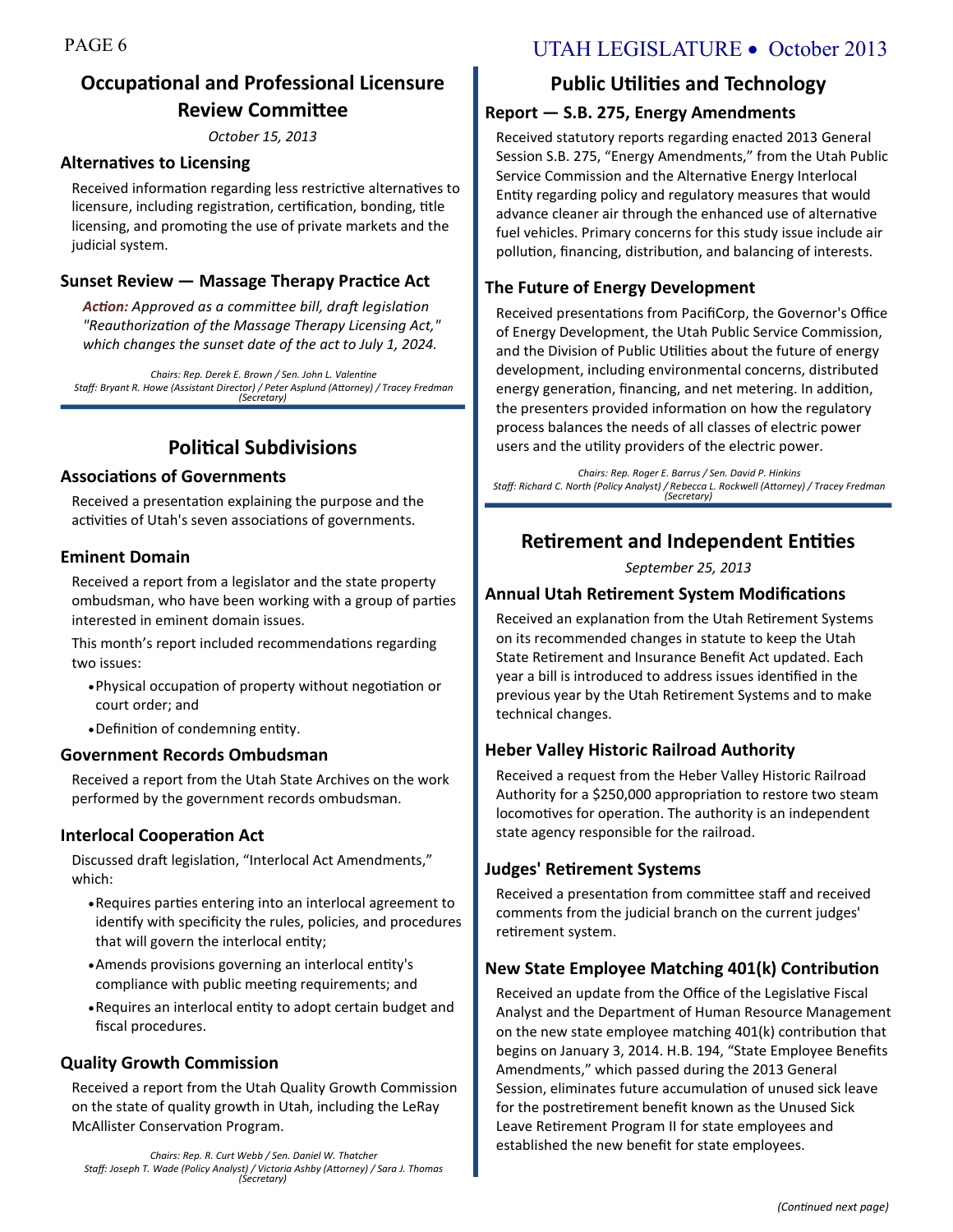The amount of the matching contribution is determined annually by the Legislature, but may not exceed \$26 biweekly (\$676 per year) for each employee. The matching amount from the state has not yet been finalized.

## **Postretirement Employment Restrictions**

Received a presentation from committee staff and Utah Retirement Systems on postretirement employment restrictions. The 2010 retirement reforms implemented stricter postretirement reemployment restrictions, including a one-year employment separation requirement after retirement and a prohibition on collecting a retirement allowance while receiving any employer retirement contribution or while earning additional service credit. The restrictions are to discourage or eliminate incentives for early retirement. The committee heard additional policy options for postretirement employment restrictions from committee staff.

*Action: Approved as a committee bill, draft legislation "Reemployment Restrictions Amendments," which exempts an active senior justice court judge appointed to hear cases from postretirement employment restrictions and exempts a reemployed retiree who serves as a judge from reemployment earnings limitations.*

## **Public Access to URS Records and Meetings**

Received a report from Utah Retirement Systems on providing increased public access to URS records and meetings in response to a February 2013 state audit recommendation. URS described a new public website, www.retirement.utah.gov, which provides access to URS reports, audits, board resolutions, and other information. URS also announced that it will open URS board administrative meetings to the public.

## **Total Compensation Analysis for State Employees**

Received a report from the Hay Group, an independent consulting firm contracted by the Department of Human Resource Management to study total compensation for state employees compared to the market and to make compensation recommendations. In "State of Utah: Total Compensation Market Survey and Analysis Study," Hay Group reported that the state's market position for cash compared to overall market is at approximately the same level as in 2011.

Excluding private sector pay in annual incentives, base salary for state workers is 11.2% below market, while benefits are 27.6% above market.

*Chairs: Rep. Kraig Powell / Sen. Todd Weiler Staff: Benjamin N. Christensen (Policy Analyst) / Peter Asplund (Attorney) / Shannon C. Halverson (Attorney) / Linda Error (Secretary) / Anna M. Allen (Secretary)*

## **Revenue and Taxation**

## **Deduction to Taxable Motor Fuel**

Received a presentation from a legislator and retail dealers of gasoline regarding an existing 2% deduction to the gross

## PAGE 7 INTERIM HIGHLIGHTS • October 2013

amount of taxable motor fuel allowed in state statute to allow for evaporation, loss in handling, and expenses of collection. Producers and refiners are required to pay an amount equal to one half of the deduction to retail dealers.

*Action: Directed that the presenting legislator work with committee members to draft legislation that would clarify who receives the benefit of the existing 2% deduction.*

## **Pollution Control Sales Tax Exemption Amendments**

*Action: Directed committee staff to prepare legislation to amend the sales tax exemption for investment in pollution control and pollution elimination facilities.*

## **Property Tax — Calculation of the Certified Rate**

*Action: Directed committee staff to prepare legislation that would mitigate the impacts that a large reduction in the taxable value of centrally assessed property might have on the calculation of the certified rate.*

## **Tax Commissioner Qualifications**

Discussed draft legislation "Appointment and Qualification of Members of the State Tax Commission," which amends provisions related to the appointment and qualification of members of the Utah State Tax Commission.

## **Timing of "Truth in Taxation" Public Hearings**

Received a report from a legislator on a solution related to calendar year taxing entities that hold budget hearings for a proposed budget increase in December, but do not hold a truth in taxation hearing for an increase to the property tax until August, when two-thirds of the budget has been spent.

## **Specie Legal Tender**

Discussed a proposal from the Utah Precious Metals Association that would address issues related to specie legal tender, including legal tender escrow agents and taxation.

*Chairs: Rep. Ryan D. Wilcox / Sen. Deidre M. Henderson Staff: Bryant R. Howe (Assistant Director) / Leif G. Elder (Policy Analyst) / Rebecca L. Rockwell (Attorney) / Sara J. Thomas (Secretary)*

## **Senate Judicial Confirmation Committee**

#### *October 8, 2013*

The committee recommended to the Senate the confirmation of Brian G. Cannell as a judge for the First District Court.

#### *October 9, 2013*

The committee recommended to the Senate the confirmation of Samuel P. Chiara as a judge for the Eighth District Court, Ryan B. Evershed as a judge for the Eighth District Juvenile Court, and Keith E. Eddington as a judge for the Eighth District Juvenile Court.

#### *October 14, 2013*

The committee recommended to the Senate the confirmation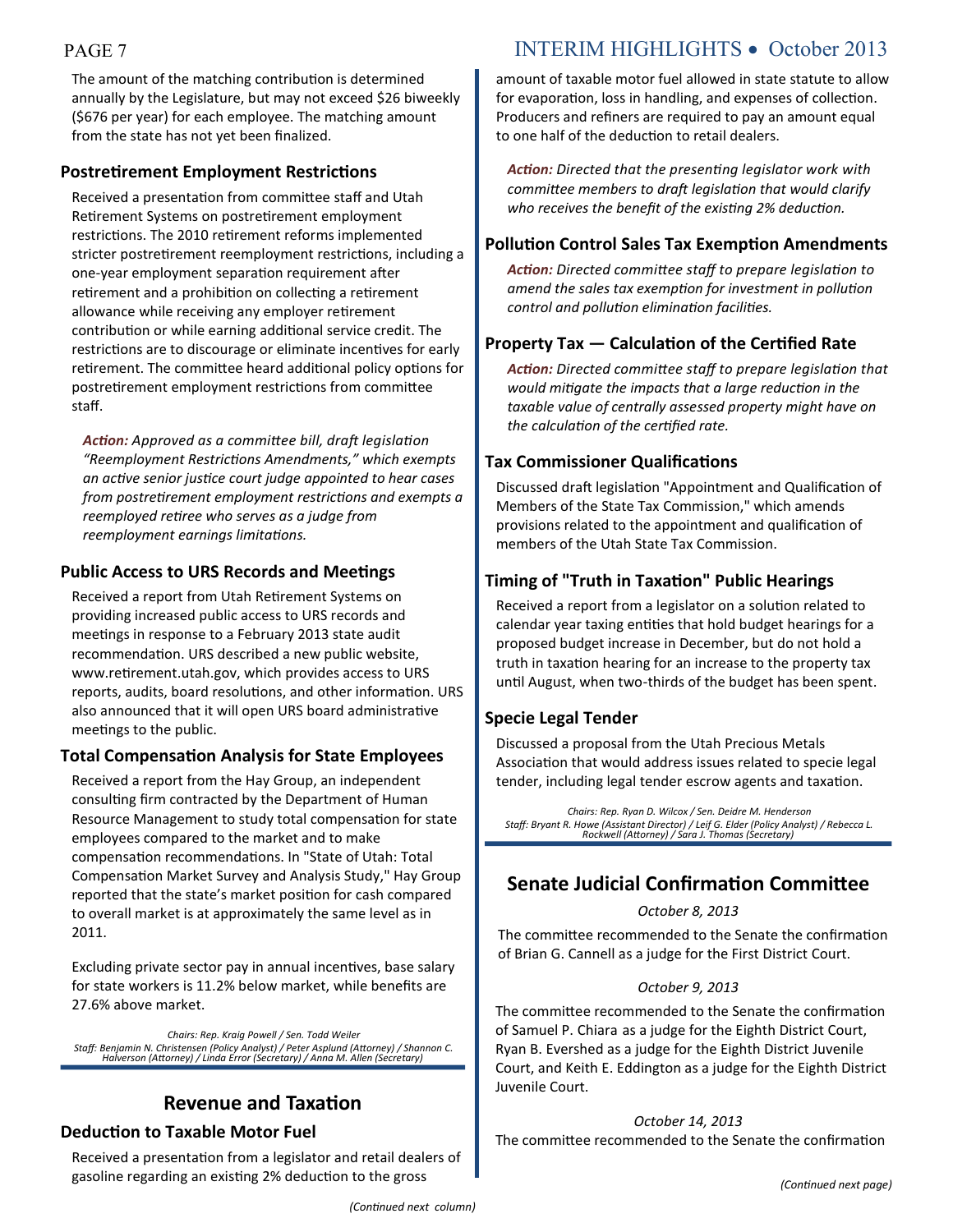of Catherine S. Conklin as a judge for the Second District Court.

The Senate met on October 16, 2013, and confirmed Mr. Cannell, Mr. Chiara, Mr. Evershed, and Mr. Eddington.

*Chair: Sen. Scott K. Jenkins Staff: Michael E. Christensen (Director) / Susan Creager Allred (Associate General Counsel) / Jennifer Christopherson (Legislative Secretary)*

## **State Water Development Commission**

*October 15, 2013*

## **Canal Safety**

Discussed the need for reliable data concerning the safety of water conveyance facilities in the state and current canal safety management plan requirements. The Utah Association of Conservation Districts reported on its efforts to acquire canal safety data in certain Utah counties.

## **Change Application Procedures**

Received a report from the Utah Irrigators Alliance on proposed modifications to water right change application procedures. The commission also considered draft legislation "Water Rights—Change Application Amendments," which amends change application procedure requirements under Utah Code Title 73, Water and Irrigation.

#### **State and Federal Water Rights**

Received a report from the Utah Farm Bureau Federation on its efforts to protect water rights holders from federal government impairment of water rights.

*Chairs: Rep. Keith Grover / Sen. Margaret Dayton Staff: J Brian Allred (Policy Analyst) / RuthAnne Frost (Attorney) / Anna M. Allen (Secretary)*

## **Subcommittee on Oversight**

*October 15, 2013*

Received a presentation from the Office of the Legislative Fiscal Analyst reviewing the FY 2014-15 base budgets of the Senate and House of Representatives.

Received from the Office of the Legislative Fiscal Analyst reviews of the proposed budgets of the following offices:

- Office of Legislative Research and General Counsel;
- Office of the Legislative Fiscal Analyst; and
- Office of the Legislative Auditor General.

*Action: The subcommittee approved the proposed base budgets for the three staff offices.*

*Chairs: President Wayne L. Niederhauser / Speaker Rebecca D. Lockhart Staff: Bryant R. Howe (Assistant Director) / Eric N. Weeks (Deputy General Counsel) / Phalin L. Flowers (Administrative Assistant)*

## PAGE 8 INTERIM HIGHLIGHTS • October 2013

## **Transportation**

#### **Bonding for Transportation**

Received a presentation from the Office of the Legislative Fiscal Analyst regarding the state bonding process, current transportation bonding levels, and future transportation bonding options.

## **Condition of Utah's Roads**

Continued a discussion from the June meeting with representatives of cities and counties regarding the current condition of roads in their jurisdictions and heard their recommendations for how to generate additional funding to improve road conditions.

## **Driver License Amendments**

*Action: Approved as a committee bill, draft legislation "Driver License Amendments," which makes a person who is less than 18 years of age eligible for a driver license certificate if, for six months, the person has held for six months an equivalent learner permit issued by another state or a branch of the United States Armed Forces.*

## **DUI Annual Report**

Received an annual, statutorily required report on DUI-related data from the Commission on Criminal and Juvenile Justice, including:

- Data necessary to allow DUI sentencing and enhancement decisions to be made;
- DUI-related data elements collected and maintained by the state courts; and
- Any measures for which data are available to evaluate the profile and impacts of DUI recidivism and to evaluate the DUI-related processes of law enforcement, adjudication, sanctions, driver license control, and alcohol education, assessment, and treatment.

## **Reducing the Legal Blood Alcohol Level**

Received a presentation from the Pacific Institute for Research and Evaluation at the Alcohol, Policy, and Safety Research Center, which recommends that the legal blood alcohol level for operating a motor vehicle be reduced from .08 to .05.

## **State Highway System Report**

Received an annual, statutorily required report from the Utah Department of Transportation regarding changes to the state highway system.

## **Transit Funding**

Discussed a committee study item regarding the funding of public mass transit.

*Chairs: Rep. Johnny Anderson / Sen. Kevin T. Van Tassell Staff: Art L. Hunsaker (Policy Analyst) / Shannon C. Halverson (Attorney) / Tracey Fredman (Secretary)*